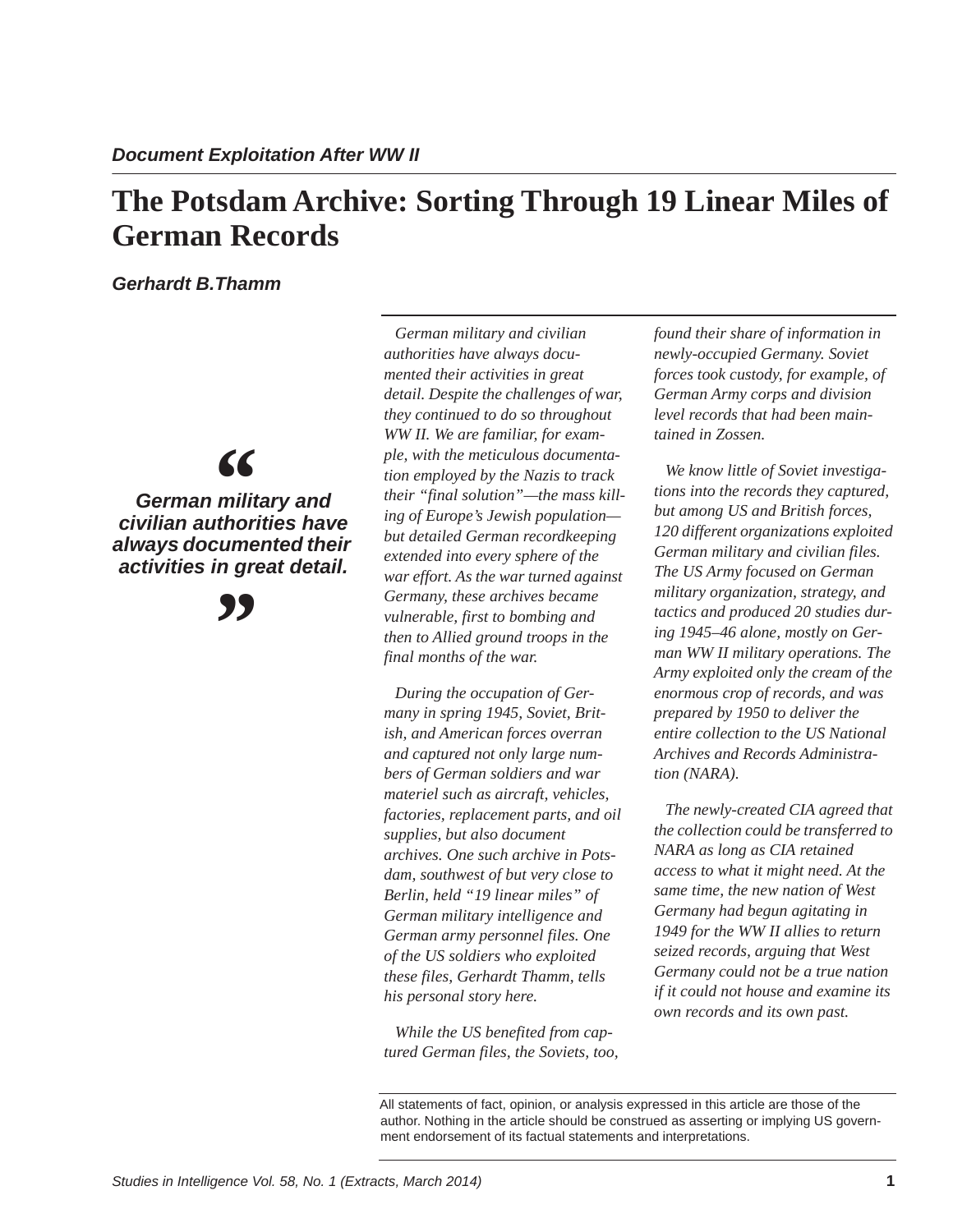*The exploitation of captured documents taken from POWs and collected from enemy combatants killed in action has not always been a task fully appreciated by frontline riflemen.* 

*US Army intelligence, composed of up to a half dozen separate agencies, controlled US intelligence activities in Germany before, and for several years after, the establishment of CIA in 1947. Thomas Boghardt reviewed these activities in "America's Secret Vanguard: US Army Intelligence Operations in* 

*Germany, 1944–47," in* Studies in Intelligence *57, No. 2 (June 2013).* 

*The start of the Korean War in 1950 was reason enough for the Army to postpone its plans to move the Potsdam archive to NARA. Instead, the Army began exploiting the German documents for intelligence on what* 

 $3 \cdot 3 \cdot 3$ 

The exploitation of captured documents taken from POWs and collected from enemy combatants killed in action has not always been a task fully appreciated by frontline riflemen. Most of the combatants never realized that these documents helped interrogators in extracting information from recalcitrant POWs. The extracted information assisted commanders in planning current and future operations.

Little has ever been revealed of an operation launched by a US Army G-2 who had taken (the Soviets said "snatched") the entire Potsdam Archives from under the noses of the GRU (Glavnoye Razvedyvatelnoye Upravleniye), the foreign military intelligence directorate of the Red Army, and brought it to the United States.

According to my mentor, Staff Sergeant Alois Himsl, shortly after VE Day, the crafty US Army G-2 had emptied the Potsdam Archives and had the entire take—some 19 linear miles—crated and shipped to the United States. The G-2 had done this

"nefarious" act right under the eyes of Soviet occupation forces.

In 1948, as a 17-year-old who had recently come from war-torn Europe, I enlisted in the US Army. After basic training with the 3rd Armored Division at Fort Knox, Kentucky, I was transferred to Headquarters Company, US Army, South Post, Fort Myer, Arlington, Virginia. The transfer came as a surprise and disappointment, because I had been accepted by the 82nd Airborne Division and I hoped to supplement my meager \$75 per month basic Pfc. salary with the "50 Dollars Jump Pay" a recruiter had promised me.

I arrived in Washington, DC, on one of those gorgeous early summer days. A sedan picked me up at Union Station. We drove through the city I would learn to love, the city that would become my hometown. We crossed a great river into the Virginia countryside. Finally, the driver stopped before a typical old, onestory, wooden army barracks: it was the Orderly Room of Headquarters Company, United States Army.

*the Germans had learned in WW II about Soviet military strategy and tactics. During 1951–52, and in support of operations in Korea, the Army completed 46 studies that addressed Soviet military doctrine and capabilities. People like Gerhardt Thamm made those studies possible, and we welcome his first-hand look at what it was like to work with the records seized at Potsdam.*

A few days later, my first sergeant ordered me to report to the Mall entrance of the Pentagon where a sergeant would escort me to my duty station, the GMDS (German Military Document Section). It was another one of those beautiful days in the middle of June. Dressed in a heavily starched and well-pressed khaki uniform, my brass shined, wearing spit-shined low quarter shoes, I walked through the tunnel that led under a Virginia highway to the Pentagon. I walked through the huge brass doors of the Mall entrance and came into a reception area richly decorated in dark wood. There, Staff Sergeant Walter Wende awaited me. To my utter surprise, he greeted me in fluent German.

He saw my surprise and laughed, "Wait till you get to the office." We walked along a wide corridor toward the center ring. For me, barely four months out of war-torn Europe, it was surreal. I glanced in wonderment at both sides of the corridor; they were decorated with large oil paintings of battle scenes and what I assumed to be famous generals and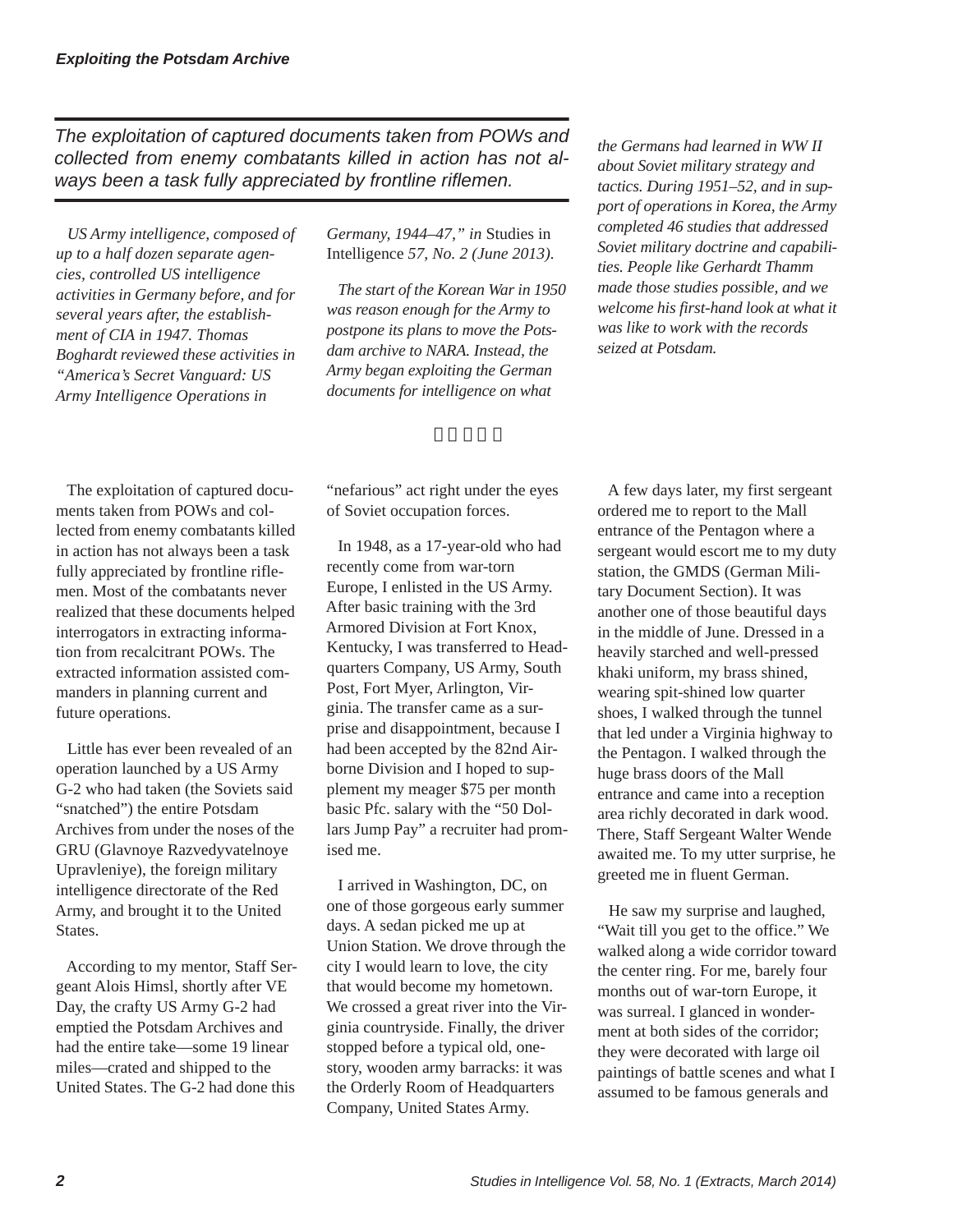War Department civilians. We arrived at A-Ring, and through large, almost floor-to-ceiling windows, I saw a five-cornered park with a gazebo in its center.

1.Onward we walked to the tenth corridor. There we made a slight left turn and entered staircase #10. Walking down two flights of stairs we arrived on the Mezzanine floor. At room MB-I026, Sergeant Wende stopped at a steel vault door. Then we walked into a large, windowless, office where Sergeant Wende introduced me to Sergeant Major Ignaz Ernst and to Mr. Brower, a civilian, the boss of GMDS.

The sergeant major, a jovial giant of a man, had come to America from Westphalia long before WW II. He crushed my hand and welcomed me to his unit, again in fluent German. To me the entire scene was surreal. Here I was, in the center of the United States War Department, and everyone conversed in German. Sergeant Major Ernst (everyone called him "Iggy") introduced me to everyone. There were some 20 men in the office, with few exceptions, all veterans of the last war. All but one spoke fluent German. The one who did not, Mike Halyshin, was a cheerful master sergeant who specialized in Russian, Polish, and Ukrainian.

Sergeant Wende had me properly documented with a photo identification badge, a rarity in those days only the very few had a military

*There were some 20 men in the office, with few exceptions, all veterans of the last war. All but one spoke fluent German.*

photo identification. The sergeant major assigned me to work with Staff Sgt. Alois Himsl. Sergeant Himsl was a fourth- or fifth-generation American from Minnesota, whose family had come from Austria during the 1880s. He spoke German with the soft inflection of the Austrians. From him I learned that we would be exploiting German military and Nazi Party documents captured at the end of World War II.

The records had arrived in railroad boxcars at the US Army Cameron Station warehouse complex on Duke Street, which in those days was outside the western city line of Alexandria, Virginia. Long before my arrival, our German-speaking crew had already selected some of these records and stored them in Room MB 1026 of the Pentagon. The greater part was still in original wooden crates at Cameron Station awaiting exploitation for military intelligence information. Around the middle of 1948, the Army had amassed a sufficient number of expert linguists who could recognize valuable information and could separate the treasure from the trash.

A week or so after my arrival, Sergeant Himsl and a small crew including this new Pfc.—rode in a small truck from the Pentagon Motor Pool to the Cameron Station warehouse. I stood in amazement inside the cavernous repository. I saw rows

upon rows of wooden crates, each about three feet high and four by four feet wide, stacked on wooden pallets, about 10 to 15 feet high. I learned to operate a heavy forklift and pulled heavy wooden crates filled with all sorts of papers from the stacks.

Sergeant Himsl broke open the crates, and he and his helpers sorted through piles of every conceivable thing that the Army G-2's helpers had loaded into these wooden boxes. We could tell that they had hurriedly shoveled these documents into the boxes with pitchforks: we saw dirty pitchforks marks on the folders. Obviously, they had hurried to get them away before the Soviets realized what a vast source of information they'd had in the Potsdam Archives.

# *The Gold Mine*

We had a gold mine. The Army G-2 in the Pentagon told us that the files of Reinhard Gehlen's *Fremde Heere Ost*<sup>a</sup> were of primary interest to Army intelligence, closely followed by the espionage activities of Admiral Wilhelm Canaris<sup>b</sup>, head of *Ausland/Abwehr*c. Every day was like Christmas. One of the first tasks was to unload the crates and find the index files for all documents. We spent some weeks searching for

a Foreign Armies, East, the intelligence branch that dealt with the Soviet Army. After the war, Gehlen directed the Bundesnachrichtendienst (BND), the intelligence service of the German Federal Republic.

<sup>b</sup> Wilhelm Canaris, head of German Armed Forces Intelligence, a longtime naval career officer, entered the Navy in 1905 as a cadet; he was involved in the attempt to kill the Führer and was executed by the Nazis on 9 April 1945—less than one month before Germany capitulated.

<sup>c</sup> German Armed Forces Intelligence.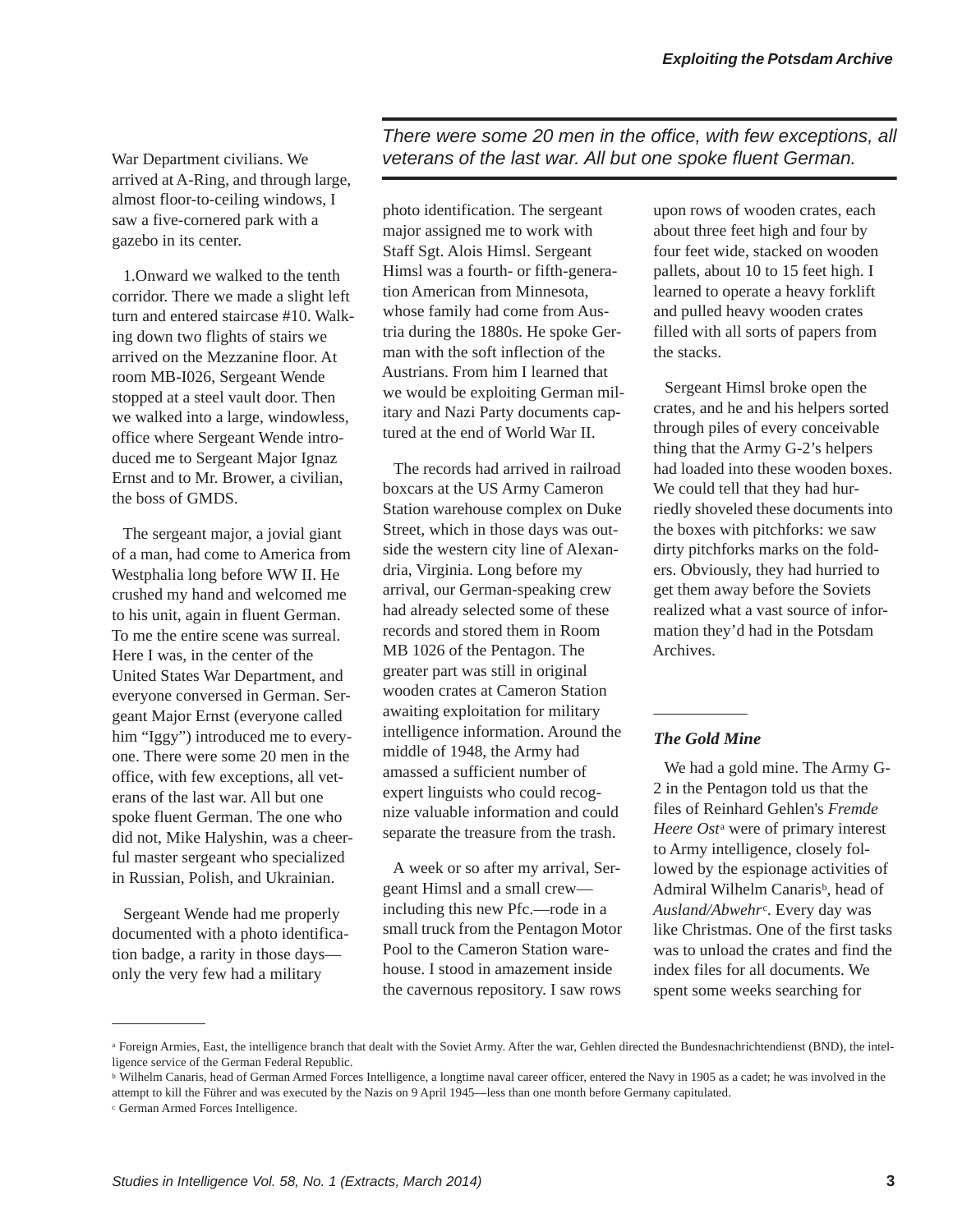*We found long, heavy, narrow crates filled with photographic glass plates; they were from Heinrich Hoffmann, the official Nazi Party photographer.*

index files, or lists of descriptions for each crate—alas, without success. No doubt in the rush to get the shipment out of the archives there had been no time to index or describe what was in these crates.

At this work, we were novices. Sergeant Himsl decided to break open all the crates, searching for the most important *Fremde Heere Ost* and the *Ausland/Abwehr* files. We had thousands of Leitz<sup>a</sup> folders of various signs and titles spread all over the warehouse floor. We separated books, cook books, children's books, love stories, propaganda leaflets, and debris apparently from bureau drawers of all sorts that had been scooped up along with the documents and stacked them in a corner of the warehouse.

In another section of the warehouse we found long, heavy, narrow crates filled with photographic glass plates; they were from Heinrich Hoffmann, the official Nazi Party photographer. It was said Hoffmann had taken some 2.5 million photographs of Hitler, and we had a considerable number of the plates in that warehouse. We shoved those crates to the side as unimportant.

We found files deposited by many German agencies and departments.

We discovered the entire German Army Officer Personnel file collection. In other crates were combat situation reports, combat capability assessments, intelligence files for all fronts—including the "Eastern Territories." We found enemy combat assessments of troops and equipment from the Afrika Korps—Field Marshal Rommel's unit, evaluations of US Army and Royal Army units on the Western Front, the situations in Norway and the Balkans, and geographic/demographic studies of the Soviet Union.

We found battle plans and combat intelligence reports from the Eastern Front. We had thousands of military situation maps from every German front: east, west, north, south, Africa, the Mediterranean, and southeast Europe. We had three maps of the Oberkommando der Wehrmacht's<sup>b</sup> morning, midday, and evening reports of the military situation for every day of the war and for every front. We also had specialty maps for the Mediterranean theater of operation and for Crete, Yugoslavia, Norway, Normandy, and more.

We never knew what morsels we would find when we cracked open a new crate. We opened a set of wooden crates containing neat folders, akin to personnel jackets—all

indexed. They were the interrogation records of the Luftwaffe's *Auswertestelle West*,<sup>c</sup> although everyone called it *Dulag Luft West*.d

All American and British airmen shot down over German territory first came to this POW interrogation center at Oberursel, north of Frankfurt-on-Main, for debriefing.e With German efficiency, each folder had a letter and a number. The letter identified the type of aircraft, e.g., B-17, B-26, P-51, etc., filed in sequence by date the shoot-down was recorded.

We found several thousand folders. Each jacket contained everything collected from a particular aircraft—the tail number, description of items and equipment found, and whatever else survived in the crash. Then followed a report of items found on the POWs—whatever the crew carried on them that was of intelligence value, including the usual photos of girlfriends, newspaper clippings, good luck charms including the occasional rabbit's foot, communications books, paper, messages found in the aircraft—items the crews were warned not to take on the mission. If the crew member had a USAAF watch, it was taken for examination.

The Luftwaffe recorded crew members' complaints, but crews were told their watches were government issued property, not personal items. The captured interrogation reports revealed exactly how much

<sup>&</sup>lt;sup>a</sup> Leitz, a trade name for a gray-black hardcover archive folder with a label at the back and a metal-framed hole at the bottom to facilitate pulling the folder from the shelf.

<sup>b</sup> German Armed Forces High Command.

<sup>c</sup> Evaluation Site West.

<sup>d</sup> The Luftwaffe's Transient Camp, Air, West.

<sup>e</sup> For interesting reading, see Raymond F. Toliver's *The Interrogator: The Story of Hanns Joachim Scharff, Master Interrogator of the Luftwaffe*; Atglen, PA: Schiffer Publishing, Ltd., 1997.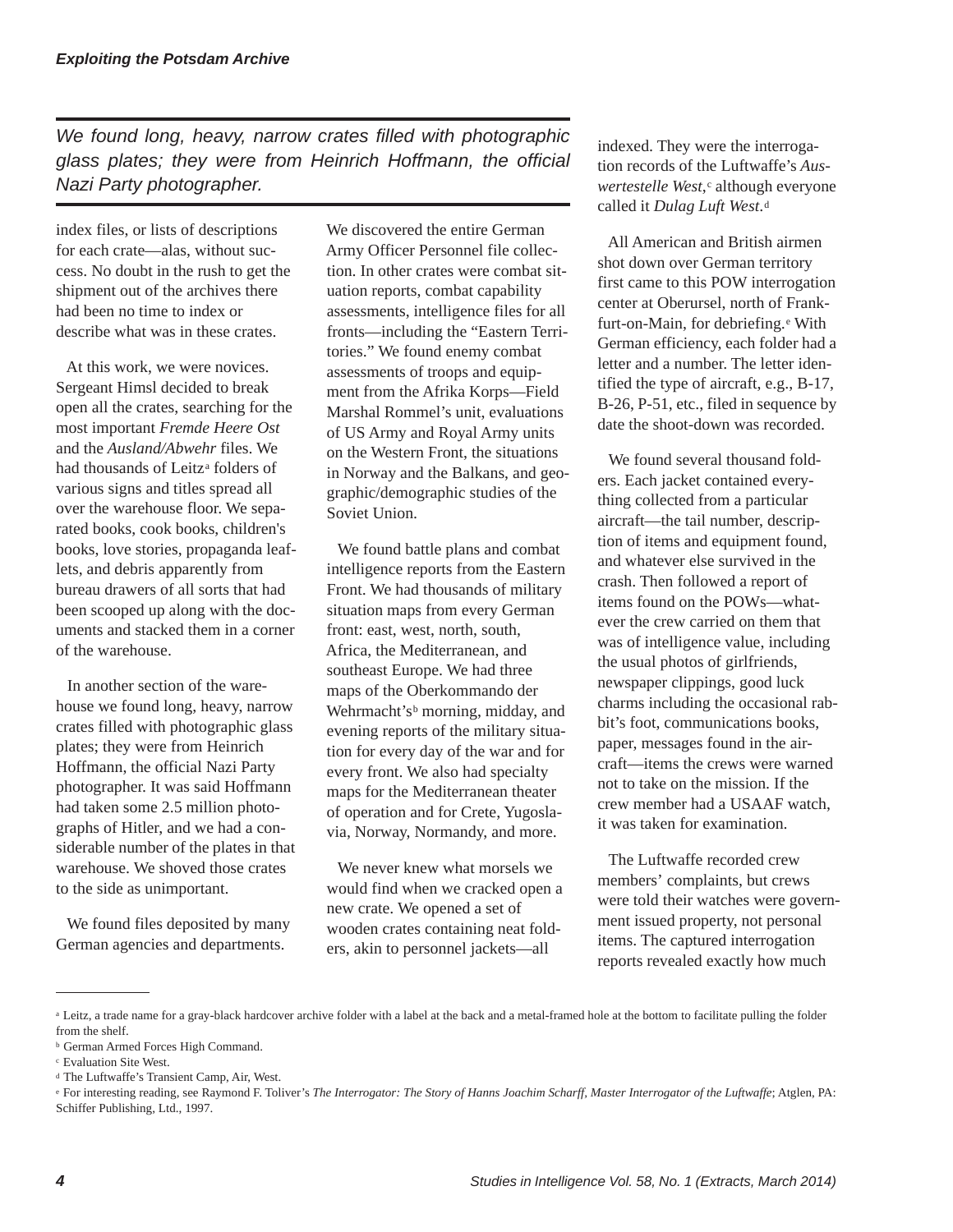each of the men in the aircrew talked. Most often, it seemed as if the higher the rank of the flyer, the more he talked. Some entries read, "Young, arrogant second lieutenant, will not say anything except name, rank, and serial number." Others had page upon page of information. It was a rather curious mixture.

After the recently established US Air Force became aware of the existence of these files, it tried to courtmartial some members for talking too much. They brought the chief Luftwaffe interrogator, Hans Joachim Scharff—the airmen called him "Pokerface Scharff"—to the United States. He testified, but for the defense: he accused high officials in the Army Air Corps of being more at fault than the crew members.

The USAF decided to skip the court-martial idea. I heard the USAF convicted only one officer, who had defected to Germany. Later the USAF asked, "What was the magic spell or formula used by Pokerface Scharff that made the prisoners drop their guard and converse with him even though they are conditioned to remain silent?" Pokerface Scharff broke down barriers so effectively that the USAF invited him to make speeches about his method to military audiences in the United States.

### *Creating an Index*

We had everything that was stored at the Potsdam Archives, except, as we would discover, the index card files of the archives. We assumed that the G-2 and his crew had hurriedly crated whatever was in the

*There was much scratching of heads. Without the index files, properly sorting this many documents was extremely difficult.*

building, and that the index cards were in a different building.

There was much scratching of heads. Without the index files, properly sorting this many documents was extremely difficult. We had no archivists in the organization to assist. No one had the solution to this momentous problem. Finally, Sergeant Himsl, a good old Minnesota farmer's son, said, "We'll sort all the Leitz folders by the markings on the labels. Sort out all the folders that have red diagonal lines from right to left on one pile, those with the red diagonal line from left to right on another, then those with blue lines, yellow lines...after we are finished with the Leitz we'll get to the other stuff."

After months of breaking crates and sorting the files, we had Leitz folders stretching in multiple rows on the floor of the huge warehouse from one end to the other. After completing the sorting and arranging, we had those 19 linear miles of documents, sorted by office of origin and office of responsibility, on the floor of the warehouse. It was pure genius: Sergeant Himsl, not an archivist, solved the problem in his own unique and efficient fashion.

Among these files we finally discovered the clandestine reports from *Fremde Heere Ost*, General Gehlen's intelligence specialists deep inside Russia. Our G-2 was happy. With our first mission completed, we sorted the rest by color and symbol on the Leitz folder. Eventually, the rows of folders became the base for a new index file. Much later, after we had done

the groundwork, the Department of the Army hired German-speaking civilian employees to recreate the indexes for the various German departments. In essence, they created a mirror image of the German archival system of indexes—except ours was in English.

### *Once Organized*

#### *A Trove of Maps*

We alerted the G-2 that several crates contained hundreds of ingenious little booklets in the *MilGeo* Collection, the German Army's military geography collection. All were uniformly reddish purple, of a size that would fit into the breast pocket of a German Army tunic—designed for company-level officers. There were booklets for every city, town, and village in Poland and Russia (up to the Ural mountains), which contained a description of the location, a little map of the fastest route through town, the town's important features, the number of horses and troops that could be quartered in the town, important military intelligence information, bridges, river crossings, militarily important geographic features, and more.

We discovered a pile of engineering maps of the Trans-Siberian Railroad. German civil engineers had designed this railroad. We found construction plans for whole sections of track. (Years later, the Central Intelligence Agency picked up these plans and used them to cali-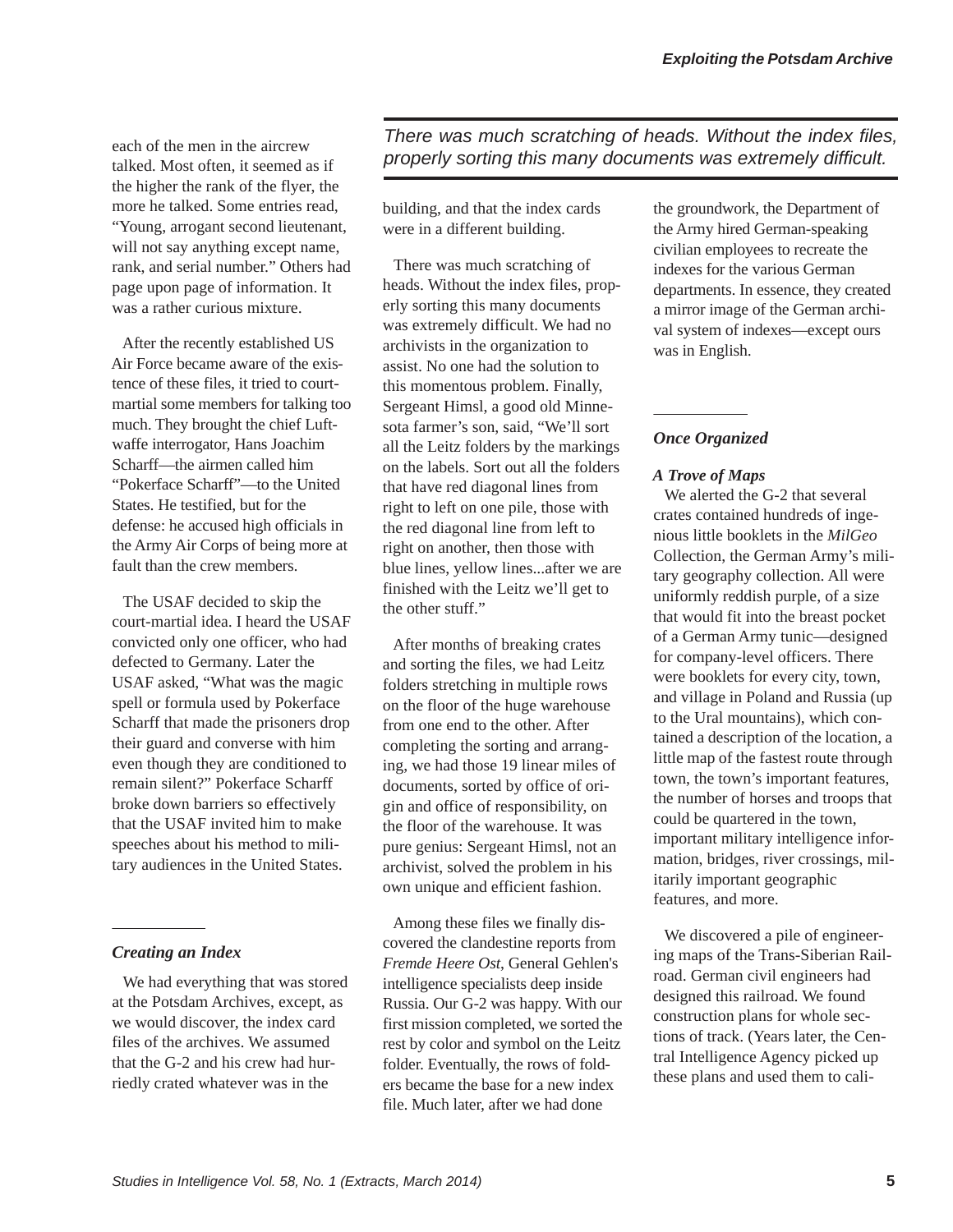# *We found convincing, undeniable, evidence, of Nazi crimes.*

brate U-2 reconnaissance aircraft navigation and photography.)

These maps had their own importance because the Soviets, in their paranoia, had offset their map coordinates by several miles to prevent the world from knowing the exact locations of their "strategic" sites. They were not secret to us; we had the engineering surveys.

#### *War Crimes Evidence*

Other crates contained *Gestapo* files with indisputable evidence of wartime crimes committed by the Nazis; Nazi Party files; several photo collections, and much more. We also found files from civilian administrations, from the *Gestapo*, the Nazi Women's organization, scientific research foundations, every imaginable type of printed and handwritten material, items from before WW I, through the growth of Nazi power, to the very last days of the war.

Years later, by that time we had outgrown the storage capability of Room MB-1026, we moved the entire collection to the old Torpedo Factory on Union Street, in Alexandria, Virginia. There, we stored these documents—still in their original Leitz folders—on 10-foot steel shelves.

For several years we concentrated our research on intelligence matters; later, we turned our attention to war crimes. All of us—young soldiers and old, alike—regarded as utterly disgusting what the Nazis had done to people and to nations and were unable to understand how they had besmirched the whole of Germany for their own shameless ideology. The documentation we had in this warehouse was proof beyond any doubt: evidence written and imaged by Germans who were proud of their despicable acts—acts which would haunt all Germans into eternity. It made us ashamed of our German

roots, ashamed even to be members of the human race.

We found convincing, undeniable, evidence, of Nazi crimes. For some months, it was my task to work through the records of Nazi activity in the Baltic countries. We discovered that the SS had allowed locals, Latvian, Estonians, Poles, Ukrainians, and Lithuanians to do much of the dirty work. These locals tried to outdo the Nazis in torturing and killing poor hapless men, women, and children.

Among the *Gestapo* files, I found a stack of green, linen-covered ledgers from concentration camps in the Baltic countries. Each had, on page after numbered page, in neat handwriting, the names of persons, thousands upon thousands, who had perished in these concentration camps. It listed first name, last name, date of death, and cause of death—*Herzinfrakt*—cardiac arrest—written after each prisoner's name. Some camps provided photos



Gerhardt Thamm in the Torpedo Factory file room and as a Sergeant First Class in 1952. Photos courtesy of Thamm.